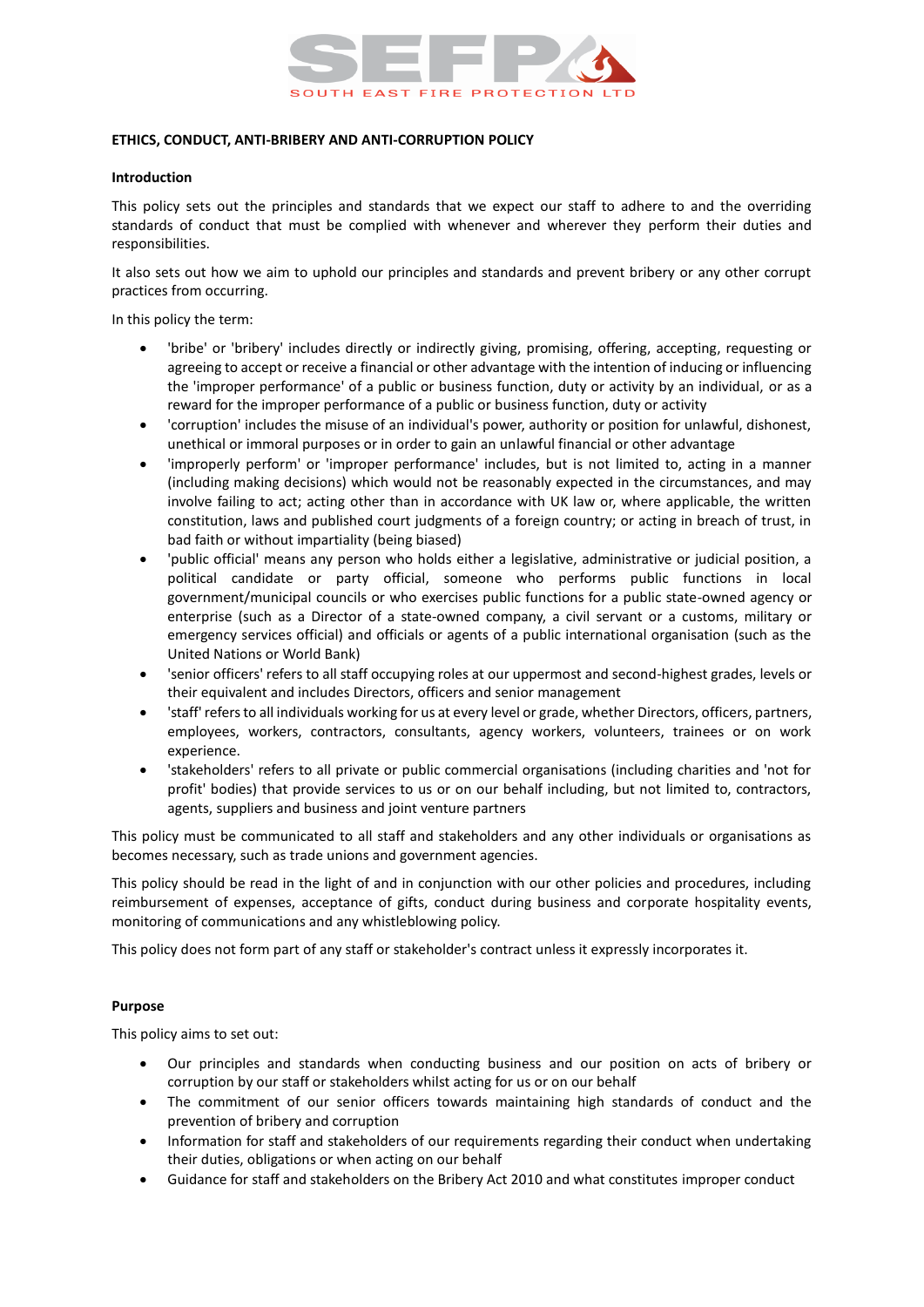

- Steps to be taken to prevent bribery and corruption
- Guidance on how to recognise bribery and corruption
- The procedures for reporting breaches of this policy by staff or stakeholders
- The responsibilities of staff and stakeholders in observing and upholding this policy (particularly the parts relating to the prevention of bribery and corruption) and potential consequences of breaching it

## **Our principles and standards**

It is our policy to act with the utmost professionalism and in an honest, fair and open way when conducting our business, without using bribery or other corrupt or unethical practices in order to gain a business advantage. We therefore take a zero-tolerance approach to acts of bribery or corruption by staff or stakeholders.

We are committed to maintaining the highest legal and ethical standards and to complying in a proper and timely manner with our legal and regulatory (if any) obligations to our staff, stakeholders, customers, clients, the government and the general public.

These principles and standards must be kept in mind when recruiting staff and reflected in the way we operate, whether in the UK or abroad.

## **Senior officers' statement**

This policy is unconditionally supported by the senior officers.

We take the prevention of bribery or corruption very seriously. Bribery and corruption are not victimless crimes.

We take the view that any acts of bribery or corruption by staff or stakeholders will cause severe, if not irreversible, damage to the integrity and reputation of the business, putting it at serious risk of losing some or all of our current clients or customers and detrimentally affecting our ability to take advantage of new business opportunities. This could ultimately result in serious financial loss or possible closure and the loss of jobs.

In addition, the Bribery Act 2010 creates a number of criminal offences related to bribery, and acts of bribery by staff and stakeholders will expose the business and members of our staff to the risk of prosecution. This could result in heavy fines and/or up to 10 years' imprisonment.

The senior officers are committed to:

- Conducting all our business activities with the utmost professionalism and in an honest, fair and open way whilst maintaining the highest ethical standards
- Ensuring that they are aware of the laws and (where appropriate) regulatory requirements that affect the performance of their roles, seeking professional advice where necessary
- Complying with all our legal and (where appropriate) regulatory requirements in a proper and timely manner
- Demonstrating leadership by applying our principles and standards through their decisions, actions and communications and adhering to the practices stated in this policy
- Enforcing a zero-tolerance policy towards acts of corruption or bribery by staff or stakeholders
- Raising awareness of the need to combat bribery and corruption with staff and stakeholders by providing them with a copy of this policy and requiring compliance with it. We shall consider not entering into business relationships with stakeholders that refuse, or terminating existing business relationships if this policy has been breached.
- Obtaining training on the Bribery Act 2010 and providing training to all appropriate staff and where necessary, external stakeholders
- Creating and maintaining an 'open-door' policy for reporting genuinely suspected or actual acts of bribery or corruption by staff or stakeholders, whilst ensuring that individuals reporting such incidents will be protected from subsequent detrimental treatment or recrimination
- Supporting reasonable initiatives by staff or stakeholders that are designed to reduce the risk of bribery and corruption
- Ensuring that regular bribery and corruption risk assessments are undertaken and overseeing the monitoring, implementation and communication of this policy to staff and stakeholders
- Being actively involved in major decisions effecting the terms, implementation and communication of this policy and the enforcement of major breaches of this policy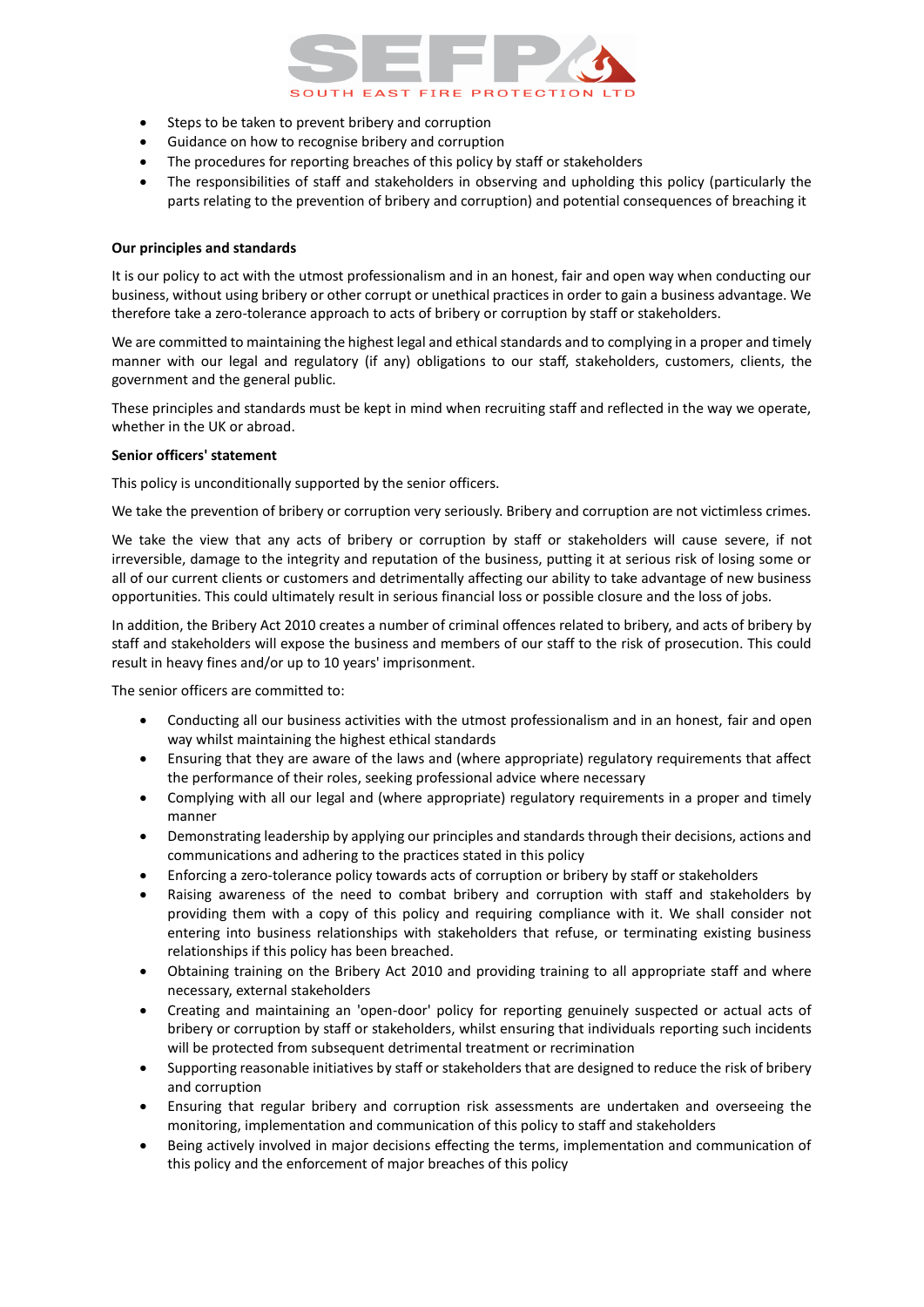# **UTH EAST FIRE PROTECTIO**

We shall oversee the creation of any management processes and procedures that are required to discourage bribery and corruption and to implement transparent financial and auditing practices which ensure all financial transactions are properly recorded and prevent the establishment of secret accounts.

In addition to the contents of this policy, our existing policies and procedures regarding the reimbursement of expenses, acceptance of gifts, conduct during business and corporate hospitality events and monitoring of communications, can assist in the prevention of bribery and corruption.

Our HR manager, David Crompton (or such other person as we may designate from time to time), is responsible for the maintenance and implementation of this policy.

Staff found to have breached this policy or who have otherwise brought the reputation of the business into disrepute, will be subject to disciplinary action under our disciplinary procedures (section **Error! Reference source not found.**) or, if self-employed, will be regarded as being in material breach of contract and may have their contract for services terminated.

Depending on the circumstances, such behaviour may be treated as potential gross misconduct, and could render an employee liable to summary dismissal.

# **Conduct of staff and stakeholders**

All staff and stakeholders are expected to conduct themselves in accordance with our principles and required standards of conduct.

All staff and stakeholders must act professionally and in an honest, fair and open way whilst upholding the highest ethical standards, whenever and wherever they represent us or perform their duties or obligations to us.

In addition, when working for us, staff and stakeholders agree and are obliged to:

- Read, uphold and comply with this policy and ensure that they understand its contents
- Act in accordance with the spirit of this policy in situations where strict compliance with this policy will or may result in an unintended effect, or where this policy does not provide any or sufficient guidance
- Comply with all legal and regulatory requirements
- Conduct themselves in a manner that will safeguard and enhance the reputation of our business
- Treat others with dignity and respect
- Not obtain or attempt to obtain an unfair advantage for us or for themselves through dishonest, improper, unethical or illegal practices
- Not use their position or authority for personal gain
- Not knowingly make any false or misleading statements to others

Staff and stakeholders must apply these standards through their decisions, actions (or inactions) and communications whenever and wherever they represent us or perform their duties or obligations to us.

#### **Agreements with stakeholders**

Before entering into a legally binding agreement for the services of a stakeholder or on renewal of an existing agreement, stakeholders must provide written confirmation that they have received and understand this policy and shall comply with it. Where we consider this to be appropriate, this policy and compliance with it should form part of the stakeholder's contractual obligations to us.

Stakeholders should be required to provide annual written confirmations of compliance with this policy if the term of their agreement lasts for more than one year.

Where appropriate, agreements with stakeholders should give us the power to undertake inspections of their premises and financial records.

Stakeholders must only be remunerated for legitimate services provided to us or on our behalf.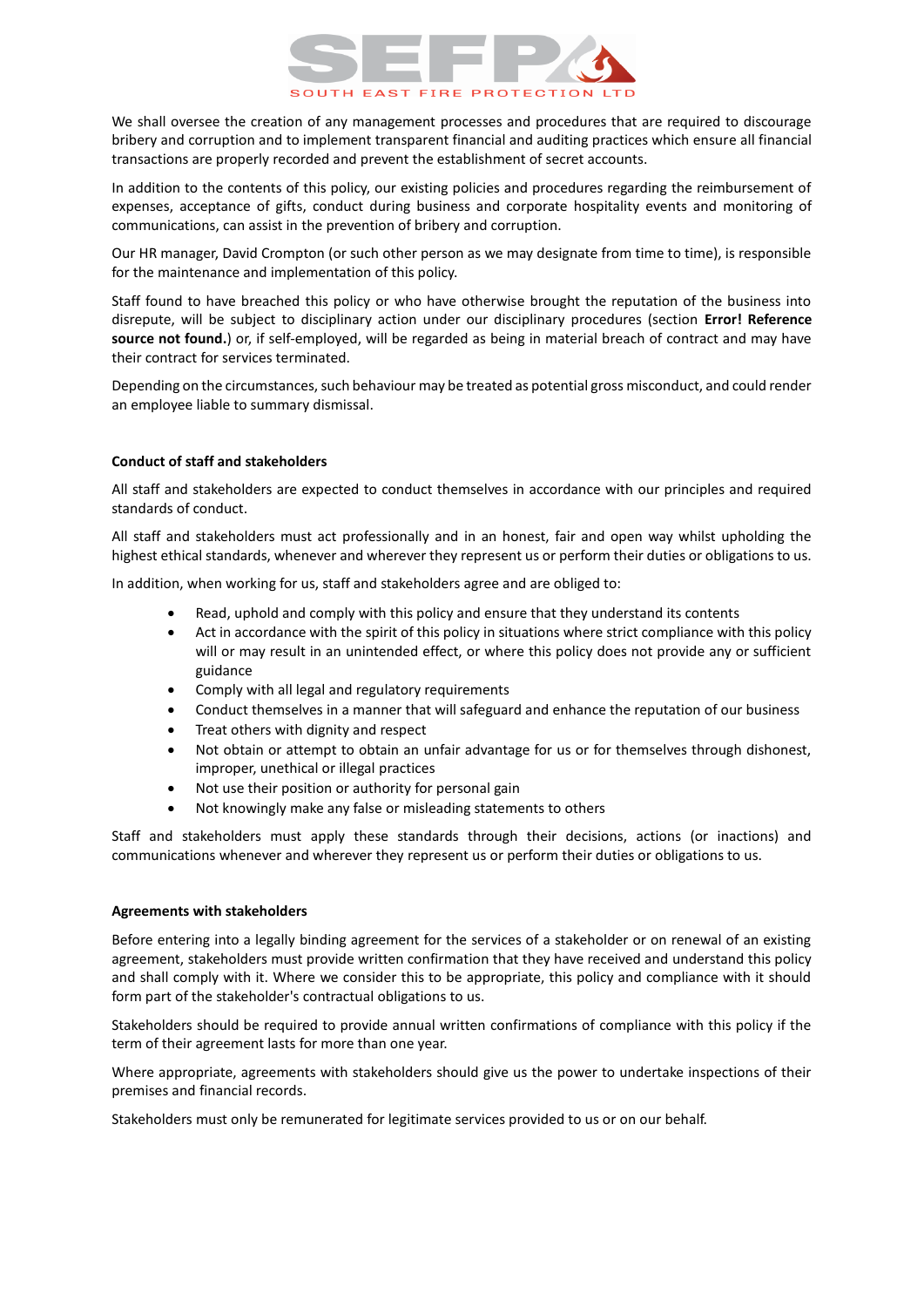

## **The Bribery Act 2010**

Bribery, by staff and stakeholders is illegal under the Bribery Act. Conviction could result in a prison sentence of up to 10 years or an unlimited fine.

We may also be prosecuted under the Bribery Act if we fail to implement adequate policies and procedures preventing acts of bribery by our staff or stakeholders. If convicted we may be subject to an unlimited fine, which may have detrimental implications on our financial circumstances and consequently on our ability to continue trading.

The Bribery Act also outlaws facilitation payments, which it regards as bribes. Facilitation payments usually consist of cash payments (or payments in kind) to public officials to either expedite their performance of routine actions, duties or processes or to prevent them from performing their duties. For example, a payment to immigration staff to quickly process an application for a visa/work permit or to slow down the processing of a competitor's application.

Facilitation payments are not common in the UK but can be regarded as 'the normal way of getting things done' in some foreign jurisdictions.

Gifts and hospitality or entertainment payments may also, in certain circumstances, be regarded as a bribe by the Bribery Act and therefore could be illegal.

## **Improper conduct**

Staff and stakeholders must not, whether in our name or on our behalf:

- Commit or attempt to commit an act of bribery or corruption or any other illegal act, unless they or their immediate family have received real threats of actual harm
- Authorise or instruct others to commit acts of bribery or corruption or any other illegal act unless they or their immediate family have received real threats of actual harm
- Plan to commit acts of bribery or corruption or an any other illegal act
- Directly or indirectly, offer, promise, give, accept or demand a facilitation payment unless they or their immediate family have received real threats of actual harm
- Directly or indirectly, authorise or instruct others to offer, promise, give, accept or demand a facilitation payment unless they or their immediate family have received real threats of actual harm
- Directly or indirectly, offer, promise, give, accept or demand excessive hospitality
- Directly or indirectly, offer, promise, give, accept or demand gifts of cash or cash equivalents
- Directly or indirectly make, offer or promise a contribution to candidates seeking to become public officials, political parties or other political organisations or authorise or instruct others to do so
- Directly or indirectly make, offer or promise a donation to a charity or any other organisation, or authorise or instruct others to do so
- Give in to demands, to make illicit or illegal payments to stakeholders, third parties or public officials (at whatever level) unless they or their immediate family have received real threats of actual harm
- Carry out any activity that may result in a breach of this policy

Staff or stakeholders must ensure that they fully and accurately record all financial transactions made by or to us or on our behalf and transactions that directly or indirectly affect us, for example, sales figures used to calculate commission or bonus payments or payments from any funds we have provided (referred to below as 'relevant financial transactions').

Staff or stakeholders must not:

- Hide, attempt to hide or fail to disclose any relevant financial transactions
- Establish secret books of accounts or accounting documents
- Knowingly make false, inaccurate or misleading entries in any books of account or accounting documents that record any relevant financial transactions
- Knowingly create false, inaccurate or misleading documents that support the accounting entries of any relevant financial transaction
- Make or approve any payment for a relevant financial transaction with the knowledge or belief that it will not be fully recorded in any books of account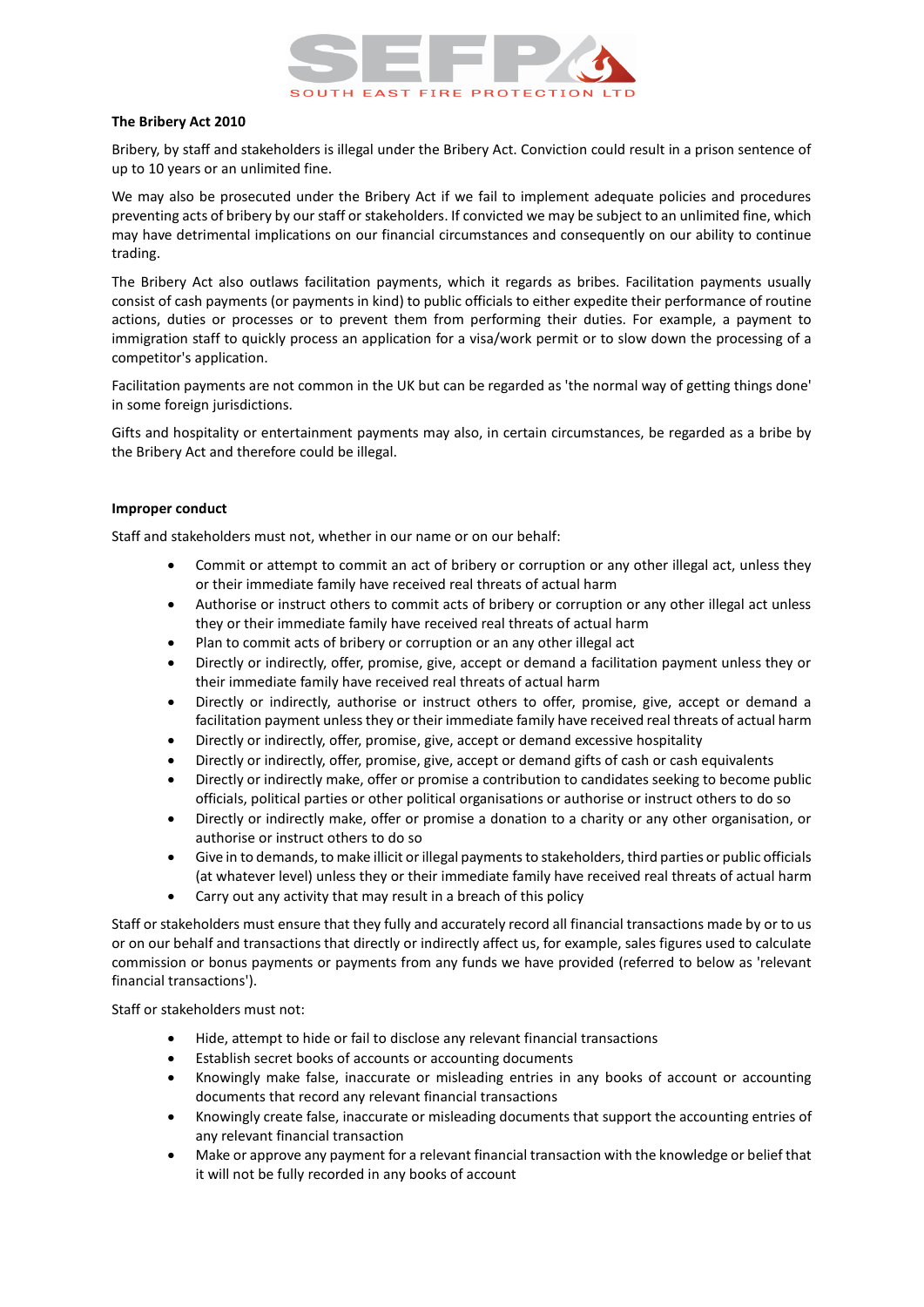# SOUTH EAST FIRE PROTECTI

- Knowingly make false or inaccurate statements to our auditors
- Destroy any accounts records or supporting documents that relate to the relevant financial transactions
- Secretly divert funds to an undisclosed account
- Create or obtain any undisclosed funds or assets
- Use our funds or assets for unlawful purposes

These rules apply if the member of staff or stakeholder acts with the intention of obtaining a direct or indirect benefit or advantage for us, themselves or a third party and in circumstances where there is no intention to derive any benefit or advantage for anyone.

They also apply whenever and wherever they represent us or perform their duties or obligations to us.

Staff who have any questions about this policy, any conflicts between the application of this policy and our legal requirements and procedures or are in any doubt about whether their conduct or the conduct of others may breach this policy, should seek guidance from our HR manager (or such other person as we may designate from time to time).

## *Examples of improper conduct*

The following provides a non-exhaustive list of conduct that we will regard to be in breach of this policy:

- Promising, offering or giving a financial or other advantage to a foreign public official (or a third party at their request or with their approval) in order to influence the performance (or nonperformance) of their functions or use of their power or authority, where it is not permitted or expressly required by their country's written laws to be influenced in that way. *Example: Promising to invest in a local community project so that our tender to provide services is accepted, where their country's laws do not expressly permit or require the foreign public official to take account of that promise*
- Promising, offering or giving a financial or other advantage to a foreign public official (or a third party at their request or with their approval), in order to influence them to use their power or authority to make someone else perform (or fail to perform) their functions in a way that is not permitted or expressly required by their country's written laws. *Example: Offering to pay for a local politician's family holiday if he/she unlawfully persuades the local government authority to grant us a licence which would otherwise have been refused*
- Promising, offering or giving a financial or other advantage to a UK public official or foreign or domestic business person so that they, or someone they instruct, improperly perform their business or public functions, duties or activities. *Example: Promising to pay a business agent to induce a UK politician to award a public services contract to us whilst disregarding our competition's tenders*
- Rewarding a UK public official or foreign or domestic business person because they have, or someone they instructed has, already acted improperly when performing their public or business functions, duties or activities. *Example: Paying off the debts of a foreign business agent because they have paid facilitation payments on our behalf*
- Promising, offering or giving a financial or other advantage to a UK public official or foreign or domestic business person whilst knowing or believing that if accepted it would itself constitute an improper performance of their functions, duties or activities. *Example: Offering to pay a police officer in order to obtain confidential information*
- Requesting, accepting or agreeing to receive a financial or other advantage, whether for you or for another person, with the intention of improperly performing a business function, duty or activity. *Example: Being paid not to offer/sell our services to a client's competitor*
- Requesting, accepting or agreeing to receive a financial or other advantage, whether for you or for another person, with the intention that another person will improperly perform their business or public functions, duties or activities. *Example: Agreeing to accept payment for your child's private education fees if you are able to induce a UK public official to grant a public licence without a formal application being made*
- Requesting, accepting or agreeing to receive a financial or other advantage, whether for you or for another person, which if accepted would itself constitute an improper performance of your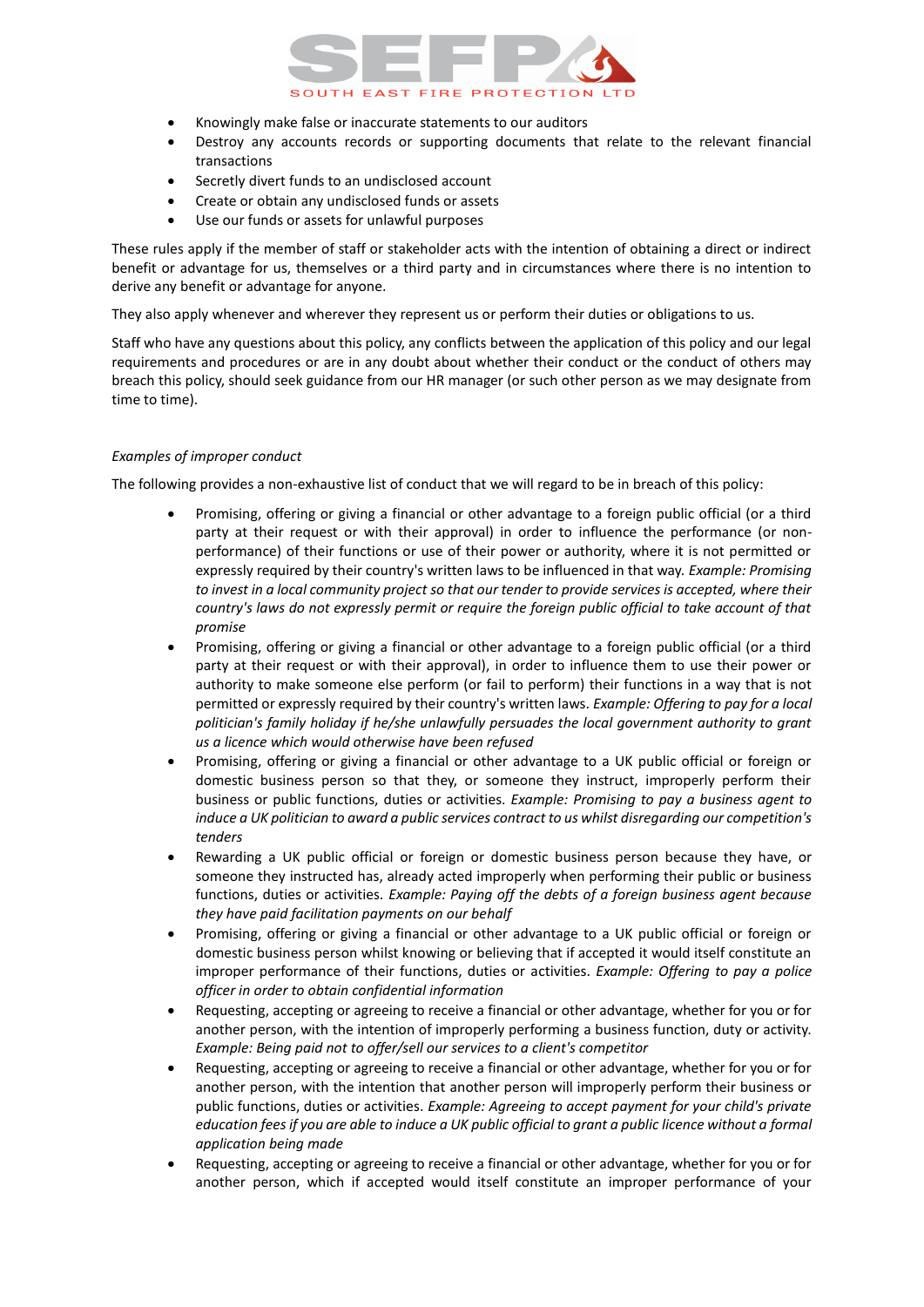

functions, duties or activities (whether or not you knew or believed that you were acting improperly). *Example: Requesting a cash payment to be paid to your relative, in order to disclose confidential business information to a third party in breach of your contractual obligations*

- Requesting, accepting or agreeing to receive a financial or other advantage, whether for you or for another person, as a reward for having already improperly performed your business functions, duties or activities (whether or not you knew or believed that you were acting improperly). *Example: Requesting payment from a supplier after having ensured that they obtained a business contract ahead of others who provided better tenders*
- Requesting, accepting or agreeing to receive a financial or other advantage, whether for you or for another person, as a reward for someone else having already improperly performed their public or business functions, duties or activities, at your request (whether or not you knew or believed that they were acting improperly). *Example: Requesting a bonus for obtaining confidential information about a competitor from one of their employees*
- Improperly performing your functions, duties or activities (whether or not you knew or believed that you were acting improperly) in anticipation of, or as a consequence of, requesting, accepting or agreeing to receive a financial or other advantage, for you or for another person. *Example: Offering to supply our competitor with confidential business information for a cash payment and photocopying or downloading various documents in anticipation of reaching an agreement*
- Another person improperly performs their business or public functions, duties or activities at your request or with your approval (whether or not you or the other person knew or believed that they were acting improperly) in anticipation of, or as a consequence of, your request, acceptance or agreement to receive a financial or other advantage, for yourself or for another person. *Example: On your request a UK public official obtains secret/confidential information regarding our competitor's tender for a public services contract and you, in anticipation of receiving the information, seek to be paid additional remuneration for disclosing it to us*

## **Preventing bribery and corruption**

#### *Risk assessments and due diligence*

Effective risk assessment is essential to the successful prevention of bribery and corruption. By properly identifying the risks or potential risk, we can take steps to mitigate them.

Senior staff will oversee the undertaking of risk assessments by heads of department/team leaders or, where appropriate, branch managers.

Formal risk assessments should be undertaken at least twice a year and whenever there are planned changes to the business, such as (but not limited to), if we propose to:

- Start doing business in another country
- Move into a new business sector
- Obtain public licences or permits (whether in the UK or abroad)
- Acquire another business
- Engage external suppliers (such as contractors)
- Enter into joint ventures with others
- Bid for public contracts
- Take advantage of any other new business opportunity or enter into any relationship that involves engaging with a third party or public official

A risk assessment should also be performed whenever proposing to provide hospitality, entertainment, or gifts to a foreign public official.

All risk assessments must be documented and any risks identified should be immediately reported to a Director.

Where risks have been identified which may involve the conduct of individuals, due diligence should be undertaken. This includes checks against personnel working in roles that risk exposure to bribery. Due diligence may involve general research or background checks on past activities and their reputation or undertaking indirect or direct investigations/enquiries.

A higher level of due diligence should be performed where there is a larger risk of bribery or corruption occurring.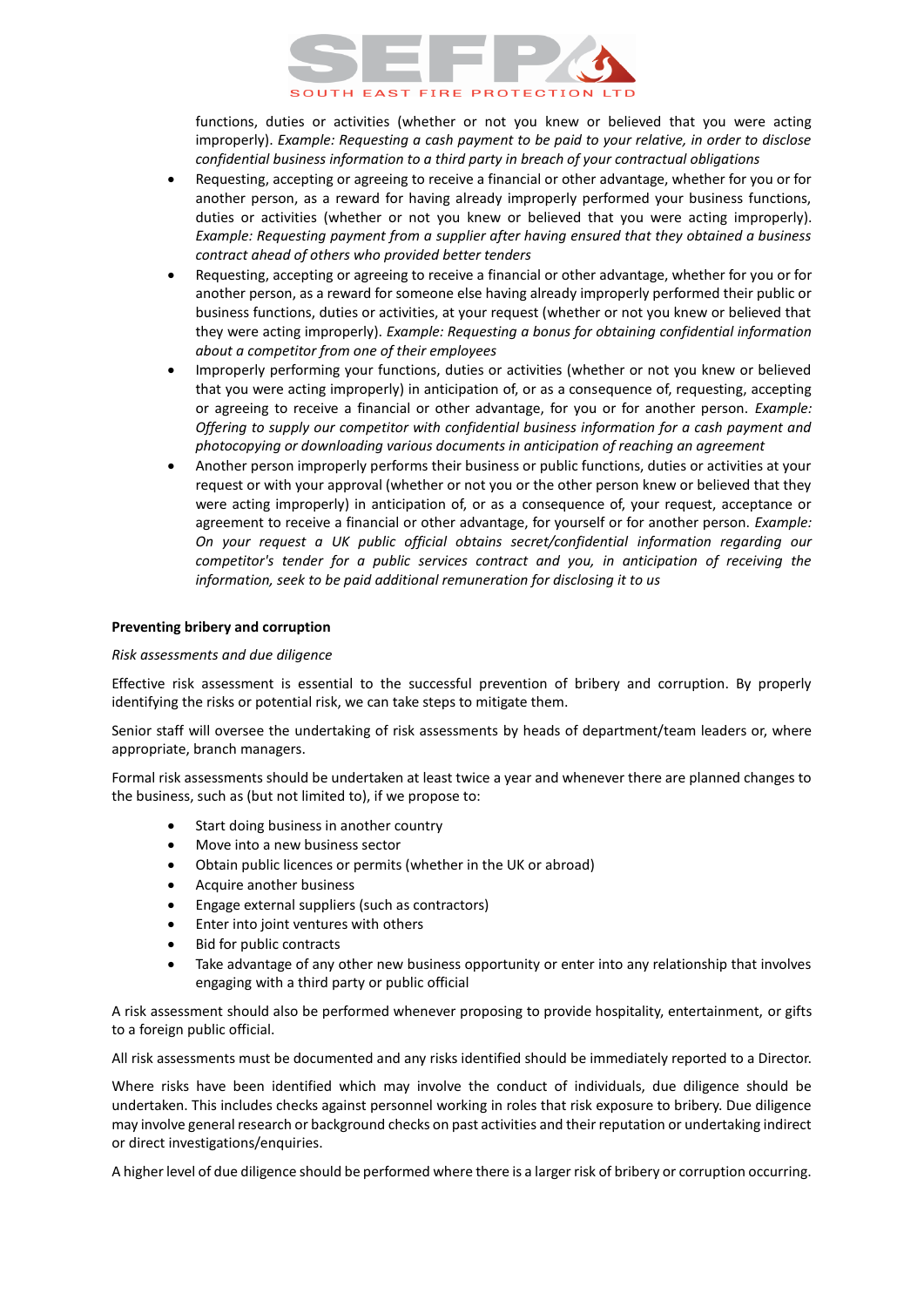

Stakeholders should be regularly monitored in order to reduce the risk of bribery or corruption occurring. This will usually involve performing due diligence checks against the stakeholder at regular intervals, but may also include making unannounced visits or inspections.

## *Providing gifts, hospitality and entertainment*

As mentioned above, these may also be regarded as a bribe under the Bribery Act and therefore could be illegal.

Staff and stakeholders should ensure that all such expenditure by us or made on our behalf or for our benefit is made in good faith, for legitimate business reasons (such as to improve our image, or as a PR exercise) and is not excessive but proportional to the type and cost of entertainment usually provided in our industry sector.

If a member of staff or a stakeholder intends to entertain any of our current or prospective customers or clients, a public official or any other person, whether within the UK or abroad, then they must obtain the written permission of his/her line manager (or a Director if the employee is a line manager) before making any arrangements and provide them with the following details:

- The names and positions of the proposed attendees/recipients
- The reasons for the gift or entertainment and in particular how providing it is connected with our legitimate business activities/interests. *For example, undertaken to enhance a prospective client's knowledge of our business or as a public relations exercise to improve our image.*
- What form the proposed entertainment will take. *For example, a restaurant meal or tickets to a sports event.*
- The proposed gift. *For example, a food hamper.*
- Where and when the proposed entertainment will take place or the proposed gift will be provided
- Contact details of the proposed supplier(s) for the entertainment/gift and their estimated costs
- The overall estimated cost

If permission is granted then the decision should be recorded, together with any conditions it is made subject to, the reasons why permission was given and the information provided by the member of staff or stakeholder.

Any conditions must be fully complied with. This will usually include ensuring that it is made clear, in writing, to all those either invited to attend any entertainment or in receipt of any gifts, that it is being provided without any obligation to provide or expectation by us to receive, any business advantage.

Wherever possible, the suppliers should be instructed by us and requested to invoice us directly for payment.

#### *Facilitation payments*

Facilitation payments are bribes and are illegal under the Bribery Act, unless the country in which they are being made has written laws or judgments legitimising such payments.

Facilitation payments must not be paid under any circumstances without our prior consent, unless staff or stakeholders are left with no alternative but to make payment in order to protect themselves or their immediate family from real and immediate threats of violence.

If we operate in a country where there is a real risk that facilitation payments may be requested then we shall seek advice from appropriate professionals regarding the local laws so that we can distinguish from properly (legally) payable fees and facilitation payments and how we can avoid or deal with demands for facilitation payments. We will then act on that advice and inform staff and stakeholders of the advice given, where it is necessary or appropriate.

In circumstances where staff or stakeholders are requested to make facilitation payments and we have not as yet sought or obtained such advice then they should contact a senior member of staff before taking any further action.

Staff and stakeholders may be required to take some or all of the following actions:

- Obtain the name of the individual making the request for the facilitation payment
- Enquire about the legitimacy of their request, including whether a receipt will be provided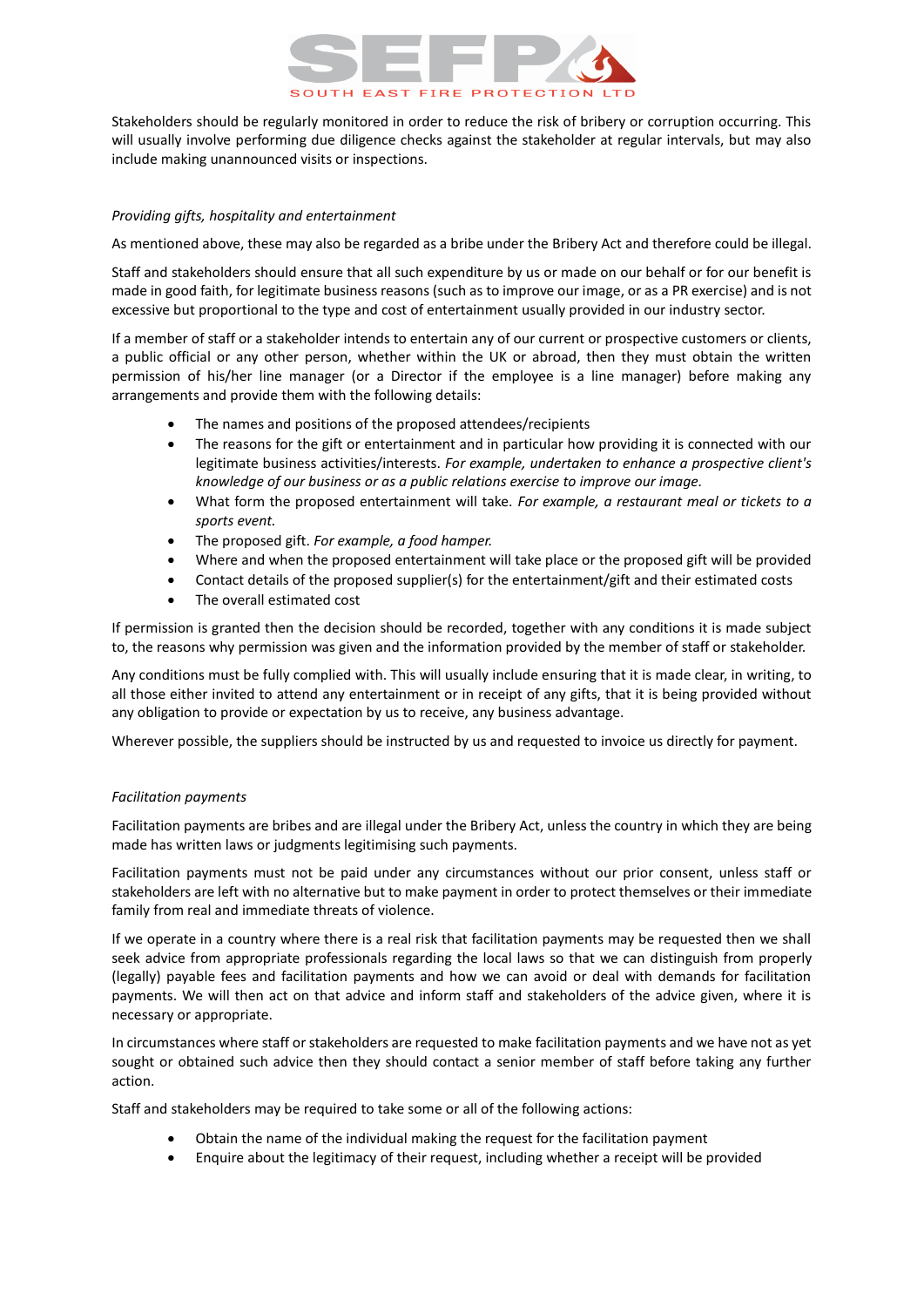# SOUTH EAST FIRE PROTECTION

- Advise the individual of our policy not to pay facilitation payments as it is illegal and that the request must be reported to a member of our senior staff together with the individual's name, position and the amount demanded
- Advise the individual that their request may be reported to the UK embassy
- Refuse to pay and ask to be served by another person or request to see their superior
- Report the event (even if it is resolved without making a facilitation payment) to a senior member of staff
- Leave and return to the premises at another time bringing a lawyer, other professional adviser or a third party with you, as this may reduce the probability of being asked for a bribe

Appropriate training will be provided to staff or stakeholders that may be exposed to requests for facilitation payments.

# *Political and charitable donations*

We do not make contributions to candidates seeking to become public officials, political parties or other political organisations, whether based in the UK or abroad.

We may make donations to genuine charities or local community projects (in the UK or abroad) so long as they are legal and ethical and are unlikely to be inferred as a bribe. Any request for a donation must be reported to a senior member of staff and where necessary a risk assessment and/or due diligence against the proposed recipient should be undertaken to establish, amongst other things, their legitimacy and connections with other groups or organisations. Ultimately, the final decision on whether a donation should be made and/or the amount will be for the board of Directors.

# *Financial record keeping*

Accurate record keeping through transparent financial and auditing practices plays a vital role in the prevention of bribery and corruption.

All of our financial records should be complete and accurate and reflect the true financial state of the business and disclose the true nature of all disbursements and transactions.

Our books of account and other accounting documents and records must be regularly maintained consolidated and updated using our available book-keeping and accountancy systems.

Our accounts must conform with our legal obligations, applicable tax laws and established accounting principles and to our existing internal control systems and practices (as amended from time to time).

We expect our stakeholders to ensure that their financial records:

- Are complete and accurate and reflect the true financial state of their business
- Disclose the true nature of all disbursements and transactions
- Are regularly maintained, consolidated, updated and independently audited
- Comply with their national legal obligations and accepted accounting principles

Where we consider it to be appropriate, our contract with a stakeholder should place obligations on it to comply with the above mentioned requirements and to provide us with access to their financial records in order to inspect and audit them.

# *Conflicts of interest*

All direct and indirect conflicts of interest with our business, whether economic, personal or through family relationships, must be disclosed to us by staff and stakeholders as soon as they are known. Staff and stakeholders must also avoid situations which may give rise to a conflict of interest with our business.

This will include any direct or indirect interest or association:

- That conflicts with our projects, business transactions or business plans
- In or with our competitors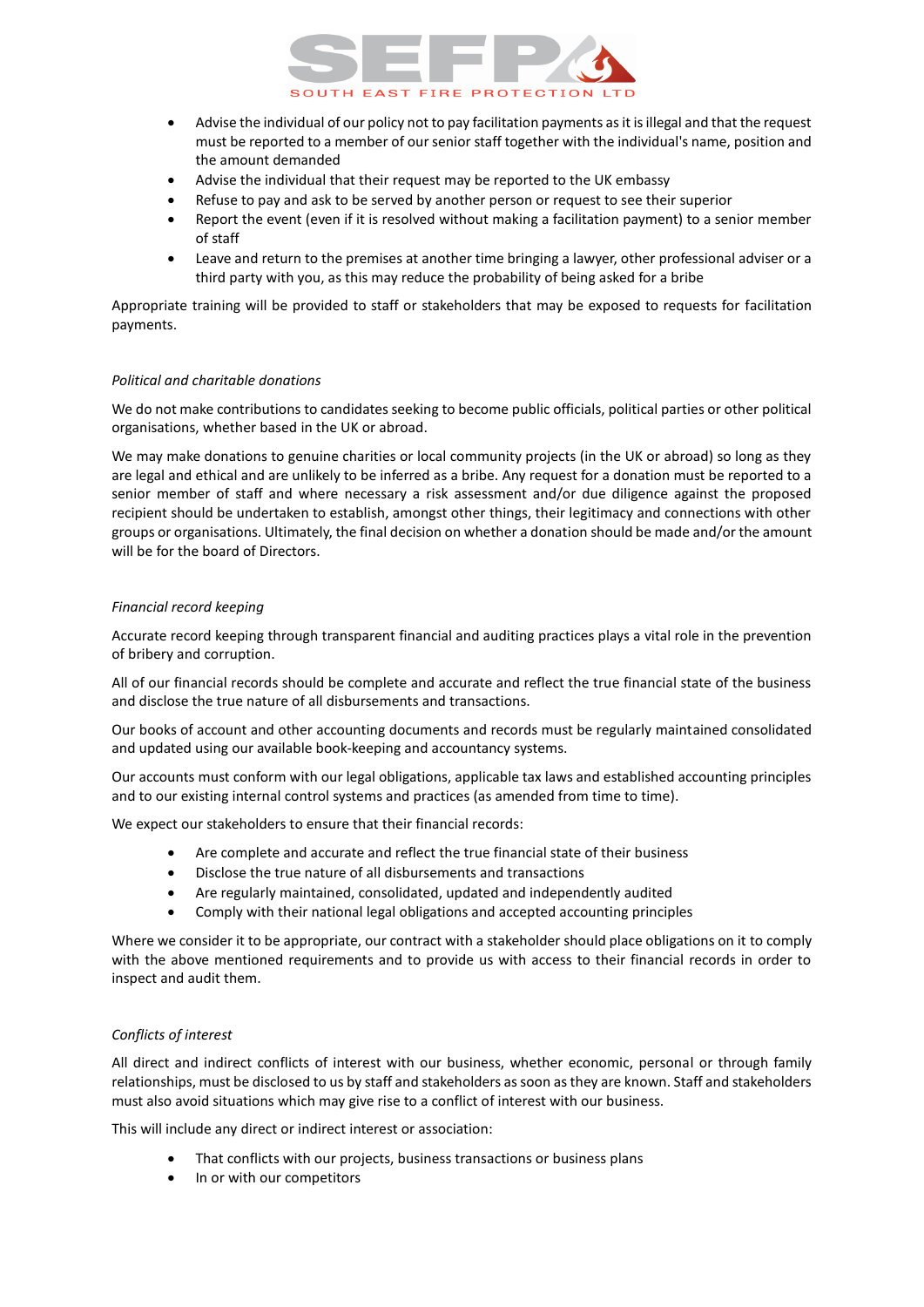

- With members of our staff or stakeholders
- That conflicts with our joint ventures

Staff must report all potential conflicts of interest to their immediate line manager. Senior staff must report all potential conflicts of interest to the board of Directors.

Stakeholders must report all potential conflicts of interest to the board of Directors.

Staff or stakeholders engaged in purchasing, the engagement of stakeholders and the procurement of new business or sales must make an annual declaration of any material interests or associations that they or their immediate family (parents, spouse, brothers and sisters, grandparents, parents' brothers and sisters and their children) or dependants have in or with our staff, stakeholders or other third parties we have engaged or entered into business relationships with.

We shall endeavour to ensure that staff with potentially material conflicts of interest will not be engaged in projects or transactions that could be affected by the conflict.

# *Monitoring of communications*

We are able, and reserve the right, to monitor all communications (including personal ones) made by email or through the use of telephone systems (including faxes), mobile phones, the internet and by voicemail.

Monitoring is only undertaken to the extent required or permitted by law and as necessary for our legitimate business purposes.

Monitoring may take place if we reasonably suspect that any member of staff or stakeholder is involved in an act of bribery or corruption or any other unlawful act (whether criminal or civil), such as acts of fraud or negligence. See our policy on monitoring of communications for further details (at page **Error! Bookmark not defined.**).

# *Whistleblowing*

We have an 'open-door' policy for reporting:

- Acts of bribery, corruption or illegal acts by staff, stakeholders or third parties
- Genuinely suspected potential acts of bribery, corruption or illegal acts by staff, stakeholders or third parties
- Offers of a bribe from stakeholders or other third parties
- Requests for a bribe from a public official (foreign or domestic), stakeholder or other third party
- Any other breaches of this policy by staff or stakeholders

Staff who report a breach of this policy in good faith, even if they are mistaken, will have our support and shall be protected from subsequent detrimental treatment or recrimination.

# *Remuneration*

Staff and stakeholders should receive competitive remuneration packages in order to reduce incentives to accept bribes or commit corruption.

Where appropriate, reward payments such as bonuses and commission should be limited to a maximum 'ceiling' figure to reduce incentives to commit acts of bribery or corruption in order to maximise revenues.

# **Training and communication**

This policy must be communicated to all staff and stakeholders upon its implementation and thereafter following any amendments being made to it. In particular our zero-tolerance attitude towards acts of corruption or bribery should be emphasised.

This policy should also be communicated to any other individuals or organisations as and when it may become necessary to do so, such as to trade unions and government agencies.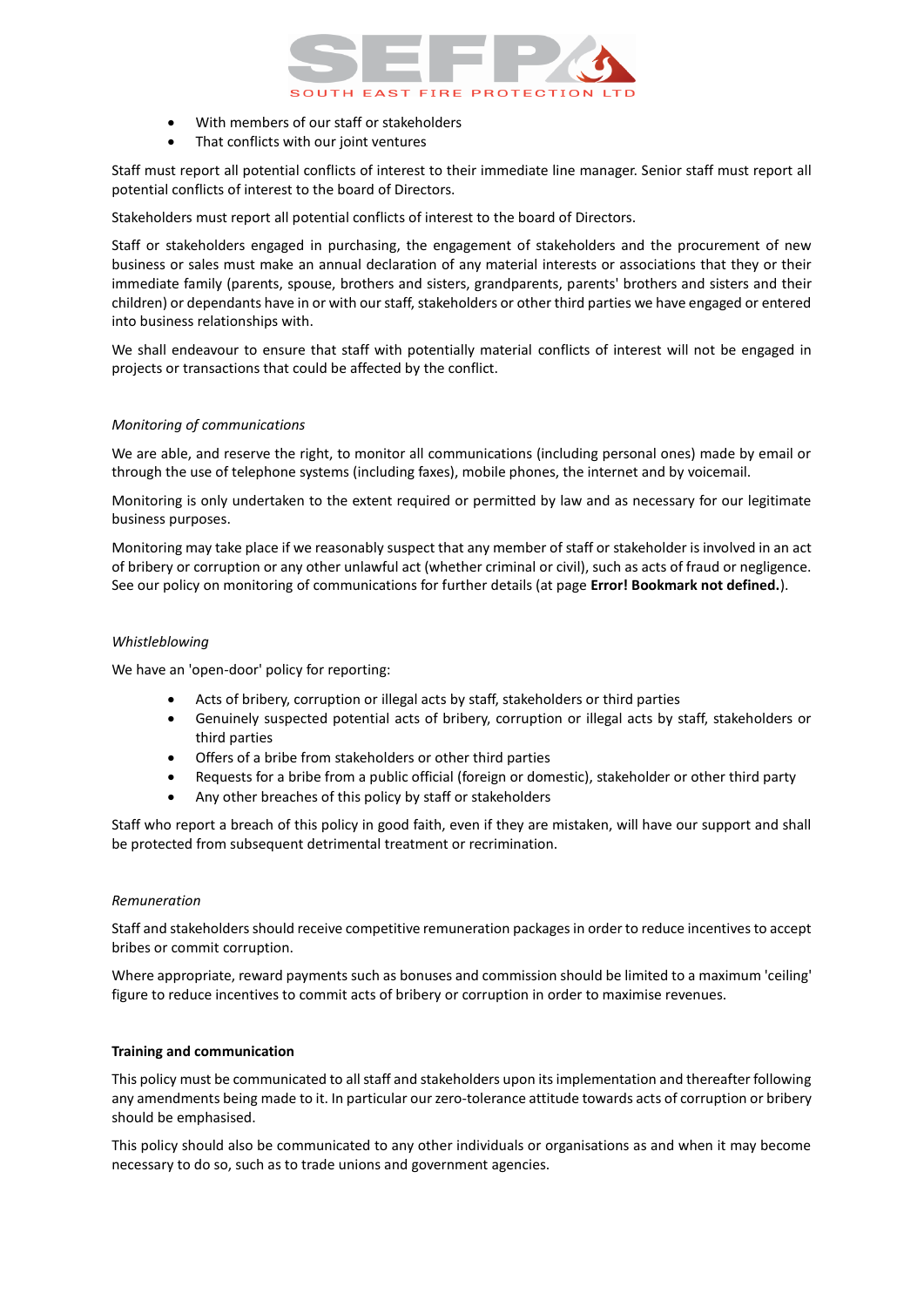

Staff and stakeholders will also receive regular reminder communications regarding their obligations under this policy (at least once every 6 months).

Training on the Bribery Act and compliance with this policy will be provided to all new members of staff, and where necessary, external stakeholders.

It will also be provided to all senior staff, all existing staff and external stakeholders who have a high risk of exposure to bribery or corruption due to their role or location and staff who are responsible for either maintaining, implementing, communicating or enforcing this policy, such as line managers and staff who will investigate breaches of it.

Training will also be available to staff who reasonably request it.

Training should include (but not be limited to):

- Our legal obligations under the Bribery Act
- The criminal and commercial consequences for both us and individuals of breaching it
- How to identify acts of bribery and corruption
- How to respond to demands for bribes
- The process for reporting demands for bribes or acts of bribery or corruption by staff, stakeholders or third parties
- Examples of common situations/issues that might occur and how they should be handled

#### **Reporting a concern**

It is the joint responsibility of all staff and stakeholders to assist in the prevention, detection and reporting of any wrongdoing by individuals who are involved with our business activities, including acts of bribery and corruption.

Staff who are concerned or genuinely suspect that there has been or will be an instance of bribery, corruption or other wrongdoing by a member of staff, a stakeholder or our competitors should, as soon as possible, raise it with their line manager. If you feel that your concern has not been addressed or if you would prefer to raise your concern with someone else, then you should contact the HR manager.

Stakeholders who harbour similar concerns should, as soon as possible, contact our HR manager.

A concern can be raised verbally or in writing.

If the person you are attempting to contact is not available then the concern should be raised with any member of our senior staff.

#### **Monitoring and review**

The HR manager will be responsible for monitoring and reviewing this policy and updating it as necessary. This policy should be reviewed at least annually.

Staff and stakeholders are welcome to provide feedback on the contents of this policy and in particular on the following issues:

- Whether it is clear and understandable
- Issues regarding access to it
- Improvements that could be made to it

#### **Consequences of breaching this policy**

The provisions of this policy will be rigorously enforced.

Any member of staff found to be in breach of this policy may be disciplined under our disciplinary procedures (section **Error! Reference source not found.**) and in certain circumstances may be summarily dismissed for gross misconduct.

Any stakeholder found to be in breach of this policy is unlikely to have their contract renewed and, if the circumstances permit, their contracts will be terminated.